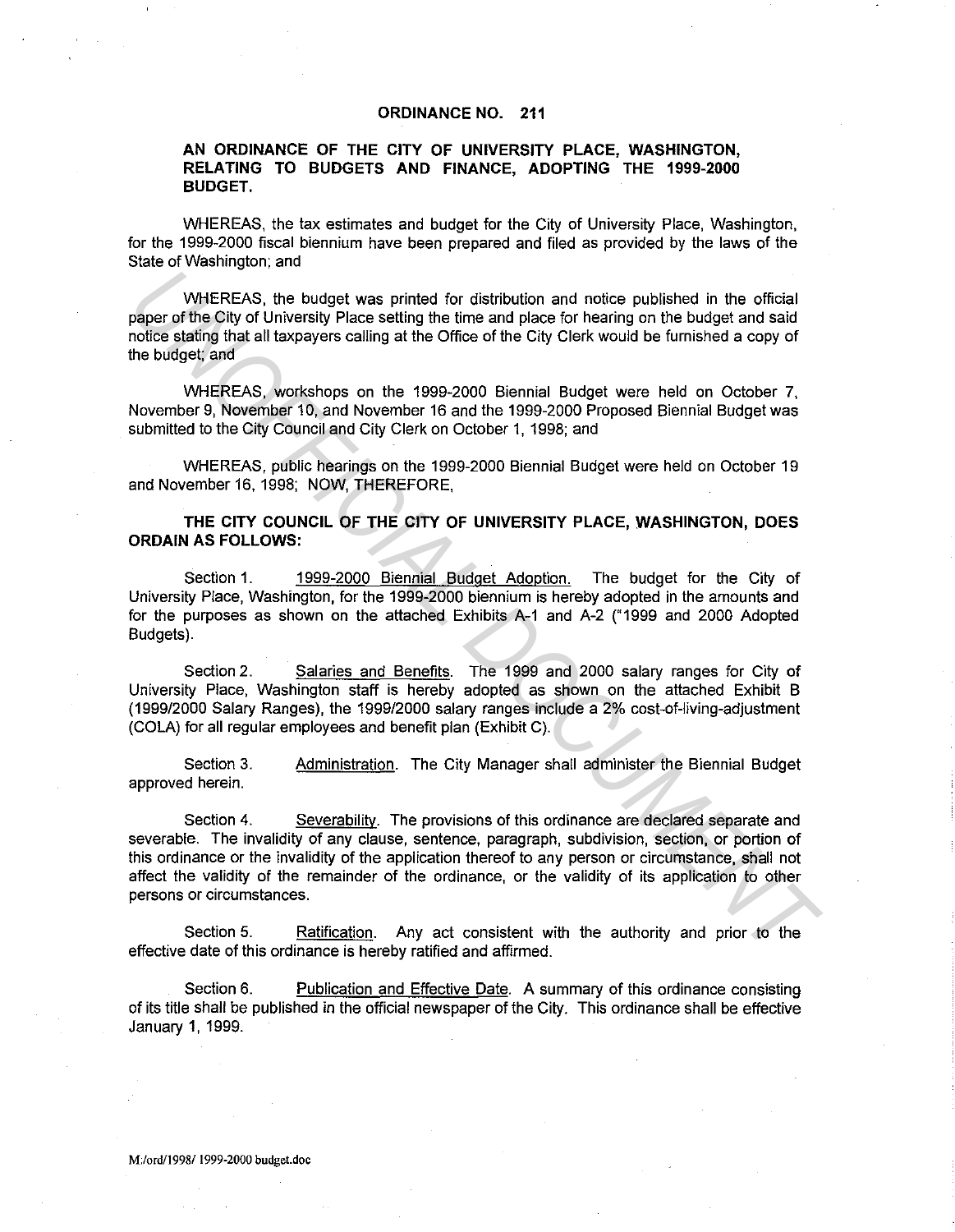# **PASSED BY THE CITY COUNCIL ON DECEMBER 7, 1998**

Klosow hi

Debbie Klosowski, Mayor

**ATTEST:** 

**Susan Mauthew, City Clerk**<br>
Approximation AS TO FORM:<br>
Approximy X. Statistica, City Attorney<br>
Date of Publication: December 10, 1998<br>
Effective Date: December 15, 1998<br>
Effective Date: December 15, 1998

Date of Publication: Effective Date:

December 10, 1998 December 15, 1998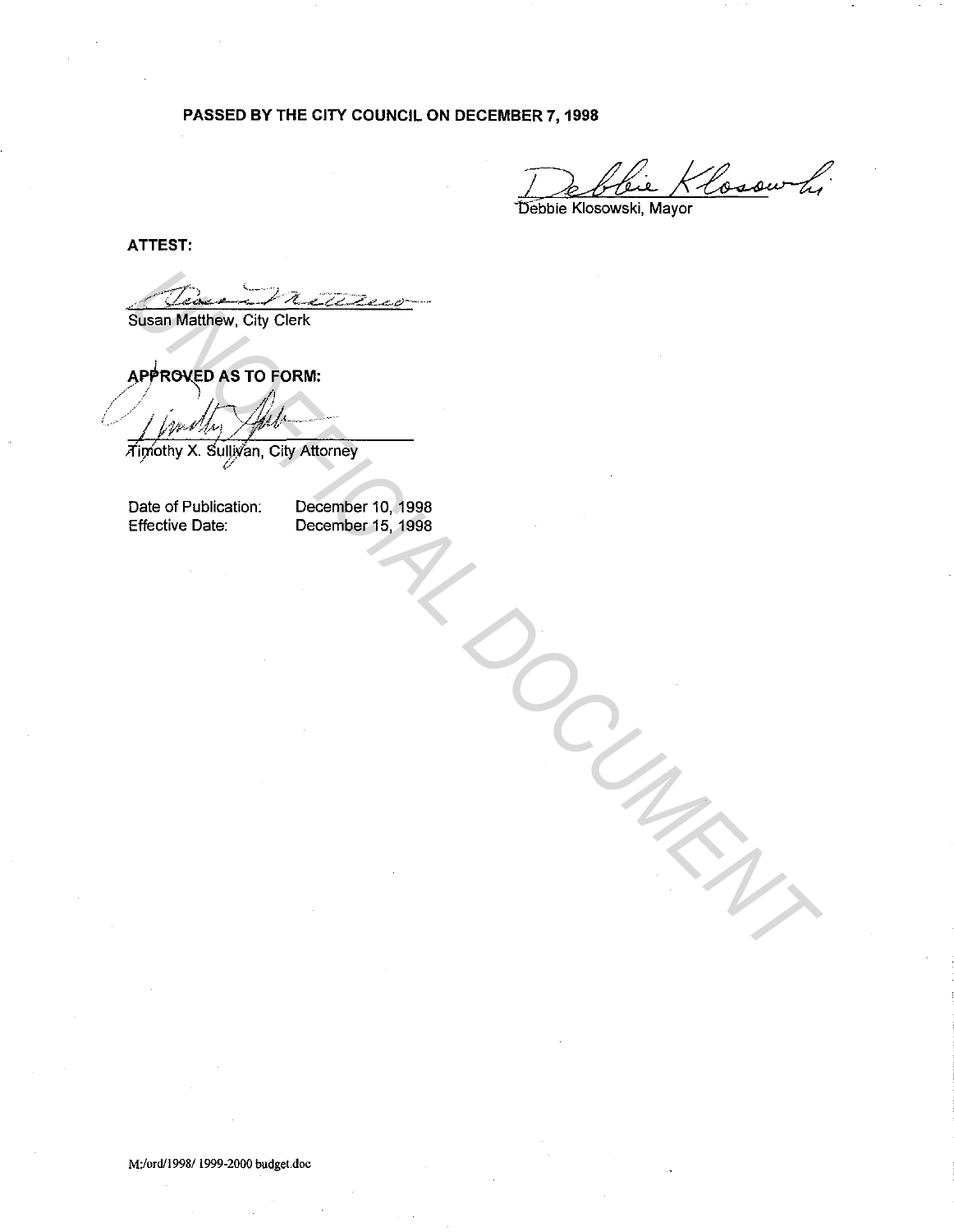## **EXHIBIT A-1 CITY OF UNIVERSITY PLACE** 1999 Adopted Budget

|                            |                                       | <b>REVENUES</b>  | <b>EXPENDITURES</b> |               |                |
|----------------------------|---------------------------------------|------------------|---------------------|---------------|----------------|
|                            |                                       | & OTHER          | & OTHER             |               | <b>ENDING</b>  |
|                            | <b>FUND</b>                           | <b>SOURCES</b>   | <b>USES</b>         |               | <b>BALANCE</b> |
| Operating                  |                                       |                  |                     |               |                |
| General                    |                                       |                  |                     |               |                |
| 001                        | General                               | \$<br>9,520,377  | \$<br>9,494,510     | \$            | 25,867         |
|                            | <b>Special Revenue</b>                |                  |                     |               |                |
| 101                        | <b>Street</b>                         | 1,342.945        | 1.342.945           |               |                |
| 102                        | <b>Arterial Street</b>                | 223.034          | 223,034             |               |                |
| 103                        | <b>Real Estate Excise Tax</b>         | 440,000          | 440,000             |               |                |
| 120                        | Path & Trails                         | 14 658           |                     |               | 14,658         |
| 140                        | Surface Water Mgmt                    | 1,343,483        | 1.343.483           |               |                |
| 188                        | <b>Strategic Reserve</b>              | 551,000          |                     |               | 551,000        |
|                            | <b>Sub-total Special Revenue</b>      | 3,915,120        | 3,349,462           |               | 565,658        |
| <b>Debt Service</b>        |                                       |                  |                     |               |                |
|                            | 201 Debt Service                      | 927 668          | 927,668             |               |                |
|                            | <b>Sub-total Debt Service Funds</b>   | 927,668          | 927,668             |               |                |
|                            | <b>Total Operating</b>                | 14,363,165       | 13,771,640          |               | 591,525        |
|                            |                                       |                  |                     |               |                |
| <b>Capital Improvement</b> |                                       |                  |                     |               |                |
| 301                        | Parks CIP                             | 1,034,841        | 949,043             |               | 85,798         |
| 302                        | Public Works CIP                      | 3,398.569        | 2,527,016           |               | 871.553        |
| 303                        | 1996 Bond Construction                | 626,587          | 626,587             |               |                |
|                            | Sub-total CIP                         | 5,059,997        | 4,102,646           |               | 957,351        |
| <b>Internal Service</b>    |                                       |                  |                     |               |                |
| 501                        | Fleet & Equipment                     | 476,352          | 273,350             |               | 203,002        |
| 502                        | <b>Community Information Services</b> | 1,001,083        | 629,018             |               | 372,065        |
| 505                        | <b>Property Management</b>            | 227,580          | 227,580             |               |                |
| 506                        | Risk Management                       | 148,732          | 123,445             |               | 25,287         |
|                            | <b>Sub-total Internal Service</b>     | 1,853,747        | 1,253,393           |               | 600,354        |
|                            | <b>Total Budget</b>                   | \$<br>21,276.908 | Š<br>19,127,678     | $\mathcal{L}$ | 2,149,230      |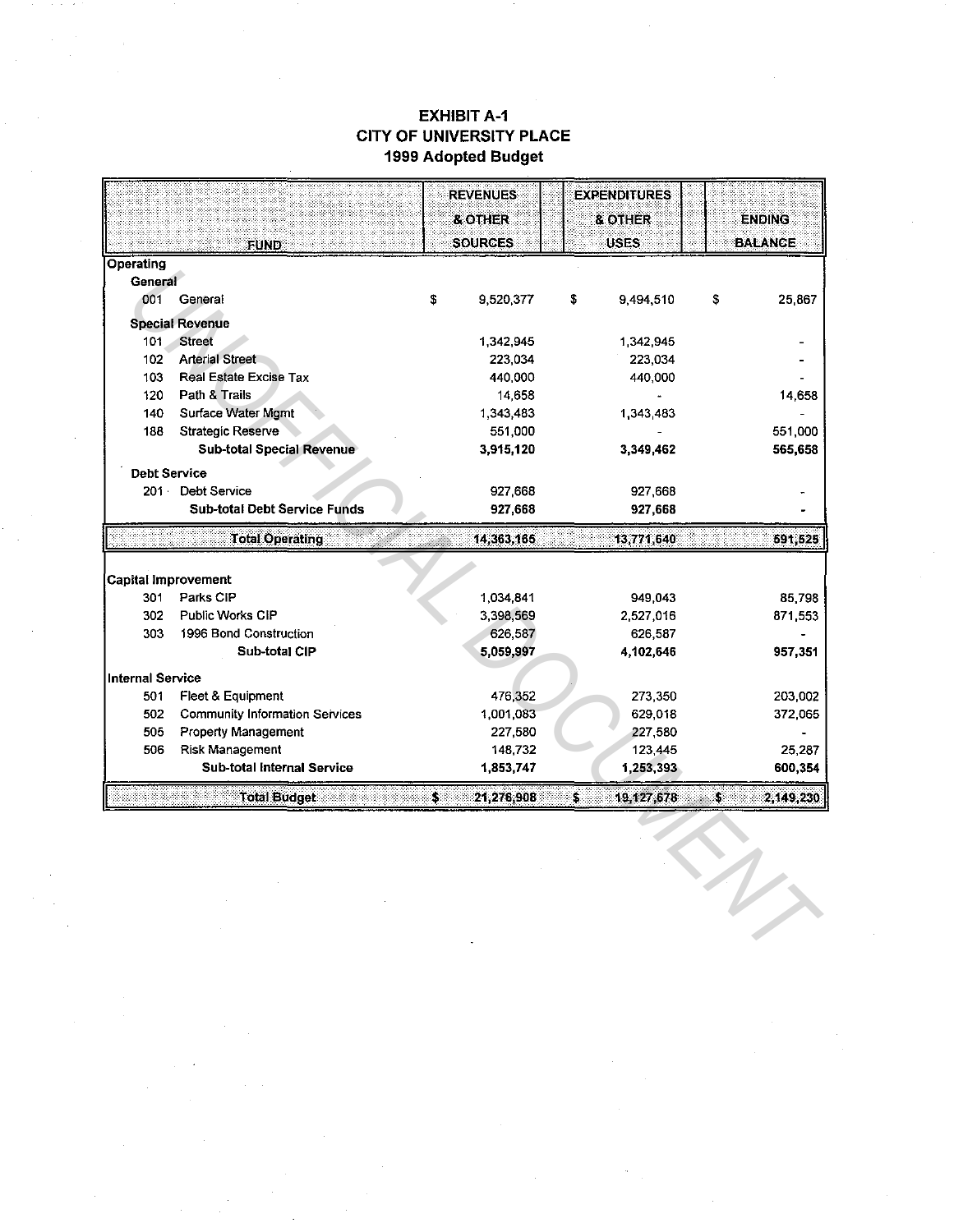## **EXHIBIT A-2 CITY OF UNIVERSITY PLACE** 2000 Adopted Budget

|                            |                                       | <b>REVENUES</b>  | <b>EXPENDITURES</b> |                 |
|----------------------------|---------------------------------------|------------------|---------------------|-----------------|
|                            |                                       | & OTHER          | <b>&amp; OTHER</b>  | <b>ENDING</b>   |
|                            | <b>FUND</b>                           | <b>SOURCES</b>   | <b>USES</b>         | <b>BALANCE</b>  |
| <b>Operating</b>           |                                       |                  |                     |                 |
| General                    |                                       |                  |                     |                 |
| 001                        | General                               | \$<br>9.099,845  | s.<br>9,040,797     | \$<br>59,048    |
|                            | <b>Special Revenue</b>                |                  |                     |                 |
| 101                        | Street                                | 1,371,284        | 1,371,284           |                 |
| 102                        | <b>Arterial Street</b>                | 225,878          | 225,878             |                 |
| 103                        | <b>Real Estate Excise Tax</b>         | 440,200          | 440,200             |                 |
| 120                        | Path & Trails                         | 18,822           |                     | 18,822          |
| 140                        | <b>Surface Water Mgmt</b>             | 1,356,918        | 1,356,918           |                 |
| 188                        | Strategic Reserve                     | 578,000          |                     | 578,000         |
|                            | <b>Sub-total Special Revenue</b>      | 3,991,102        | 3,394,280           | 596,822         |
| <b>Debt Service</b>        |                                       |                  |                     |                 |
| 201                        | <b>Debt Service</b>                   | 916,724          | 916,724             |                 |
|                            | <b>Sub-total Debt Service Funds</b>   | 916,724          | 916,724             |                 |
|                            | <b>Total Operating</b>                | 14,007,671       | 13,351,801          | 655,870         |
| <b>Capital Improvement</b> |                                       |                  |                     |                 |
| 301                        | Parks CIP                             | 278,390          | 278,390             |                 |
| 302                        | Public Works CIP                      | 3,024,788        | 2.977,024           | 47,764          |
| 303                        | 1996 Bond Construction                |                  |                     |                 |
|                            | Sub-total CIP                         | 3,303,178        | 3,255,414           | 47,764          |
| <b>Internal Service</b>    |                                       |                  |                     |                 |
| 501                        | Fleet & Equipment                     | 396.333          | 59,350              | 336,983         |
| 502                        | <b>Community Information Services</b> | 1,015,162        | 477,193             | 537,969         |
| 505                        | <b>Property Management</b>            | 175,000          | 168,396             | 6,604           |
| 506                        | <b>Risk Management</b>                | 163,586          | 133,945             | 29,641          |
|                            | <b>Sub-total Internal Service</b>     | 1,750,081        | 838,884             | 911,197         |
|                            | <b>Total Budget</b>                   | \$<br>19,060,930 | \$<br>17,446,098    | \$<br>1,614,831 |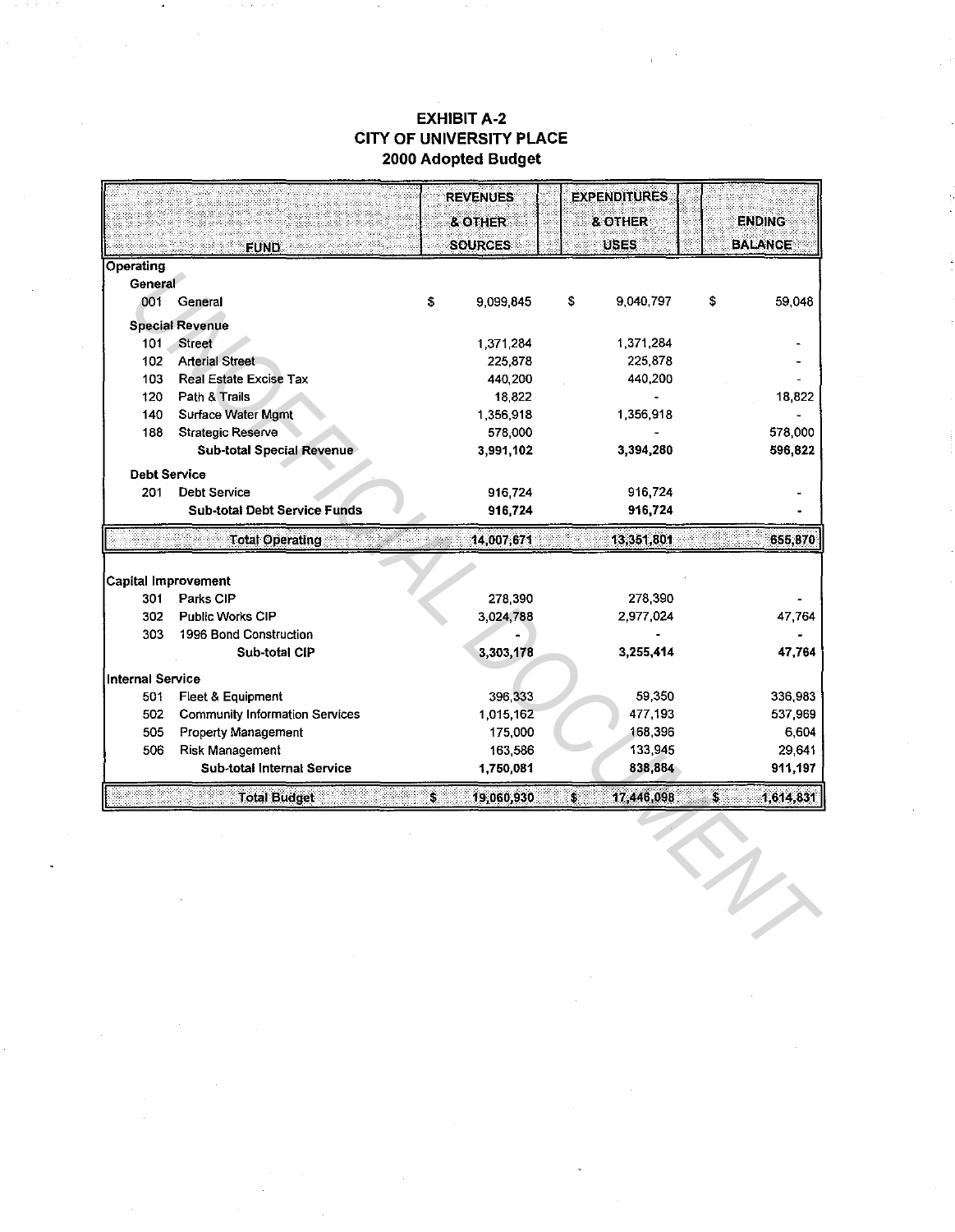| S<br>\$<br>S<br>S<br>S<br>S<br>Governance & Management<br>S<br>7916<br>City Manager<br>Set by Resolution and Agreement<br>65<br>Set by Resolution and Agreement<br>Assistant To the City Manager<br>3,876<br>3.538<br>3,954<br>38<br>3800<br>3,062<br>3,469<br>3,123<br><b>Executive Assistant</b><br>3350<br>2,893<br>3,333<br>3,774<br>2,951<br>3,400<br>3,849<br>33<br>3,868<br>4,896<br>3,945<br>4,470<br>4,994<br>47<br>City Clerk<br>4800<br>4,382<br>Deputy City Clerk<br>3150<br>2,647<br>2,998<br>3,350<br>2,700<br>3,058<br>3,417<br>21<br>Records Specialist<br>21<br>3150<br>2,568<br>2,909<br>3,250<br>2,619<br>2,967<br>3,315<br>7200<br>7,344<br>5,861<br>6,676<br>7,491<br>58<br><b>City Attorney</b><br>5,746<br>6,545<br><b>Assistant City Attorney</b><br>4800<br>4,382<br>4,896<br>3,945<br>4,470<br>4,994<br>47<br>3,868<br>3700<br>2,951<br>3,400<br>33<br>Paralegal<br>2,893<br>3,333<br>3,774<br>3,849<br><b>Community Services</b><br>5200<br>6,000<br>4,835<br>5,477<br>6,120<br><b>Finance Director</b><br>4,740<br>5,370<br>50<br>3,062<br>3,876<br>3,123<br>3,538<br>3800<br>3,469<br>3,954<br>38<br>Accountant<br>3350<br>2,700<br>3,059<br>2,754<br>3,120<br>27<br>Finance Specialist<br>3,417<br>3,485<br>5200<br>4.190<br>5,304<br>4,274<br>4,842<br>50<br><b>Information Services Manager</b><br>4,747<br>5,410<br><b>Information Systems Engineer</b><br>4350<br>3,465<br>3,951<br>4,437<br>3,534<br>4,031<br>4,526<br>44<br>3,534<br><b>Information Systems Analyst</b><br>4350<br>3,465<br>3,951<br>4,437<br>4,031<br>4,526<br>44<br>Information Systems Support Specialist<br>3150<br>2.568<br>2,909<br>3,250<br>2.619<br>2,967<br>3,315<br>21<br>5,600<br>4.512<br>Management Services Director<br>4800<br>4,424<br>5,012<br>5,112<br>5,712<br>49<br>Personnel Specialist<br>3150<br>2,568<br>2,909<br>3,250<br>2,619<br>2,967<br>3,315<br>21<br>Crime Prevention Specialist*<br>2290<br>3,250<br>2,619<br>21<br>2,568<br>2,909<br>2,967<br>3,315<br>3220<br>Department Administrative Secretary<br>2,647<br>2,998<br>3,350<br>2,700<br>3,058<br>3,417<br>23<br>2350<br>Office Assistant I<br>1,932<br>2,189<br>14<br>1,894<br>2,146<br>2,397<br>2,445<br>2700<br>2,176<br>2,754<br>2,219<br>2,515<br>17<br>Maintenance Worker I<br>2,465<br>2,809<br>*Grant-funded<br><b>Planning &amp; Community Development</b><br>6800<br>7,075<br>6,459<br>PCD Director<br>5,589<br>6,332<br>5,701<br>7,217<br>55<br>Department Administrative Secretary<br>3220<br>2,647<br>3,350<br>2.700<br>2,998<br>3,058<br>3,417<br>23<br>Parks & Recreation Manager<br>4800<br>4,424<br>5,012<br>5,600<br>4,512<br>5,712<br>49<br>5,112<br>2,893<br><b>Recreation Supervisor</b><br>3700<br>3,333<br>3,774<br>2,951<br>3,400<br>3,849<br>33<br>2,647<br>Recreation Coordinator<br>3220<br>2,998<br>3,350<br>Maintenance Worker I<br>2700<br>2,176<br>2,465<br>2,754<br>2.219<br>2,515<br>2,809<br>17<br>2,754<br>2,220<br>2350<br>2.176<br>2,465<br>2,514<br>2,809<br>17<br>Office Assistant II<br>47<br>4800<br>4,382<br>4,896<br>3,945<br>4,470<br>4,994<br>Planning Manager<br>3.868<br>3,951<br>4,437<br>3,534<br>44<br>Senior Planner<br>4350<br>3,465<br>4,031<br>4,526<br>3,123<br>38<br>Associate Planner<br>3800<br>3,062<br>3,469<br>3,876<br>3,538<br>3,954<br>2,998<br>3,350<br>2,700<br>3,417<br>23<br>Assistant Planner<br>3220<br>2,647<br>3,058<br>4,896<br>3,945<br>4,994<br>47<br><b>Building Official</b><br>4800<br>3,868<br>4,382<br>4,470<br>Building Inspector/Plans Examiner<br>3800<br>3,876<br>3,123<br>38<br>3,062<br>3,469<br>3,538<br>3,954<br>3,350<br>2,700<br>23<br>Codes Enforcement Officer<br>3220<br>2,647<br>2,998<br>3,058<br>3,417<br>Permits Manager<br>4800<br>3,868<br>4,382<br>4,896<br>3,945<br>4,470<br>4,994<br>47<br>Permits Specialist<br>3150<br>2,909<br>2,619<br>3,315<br>21<br>2,568<br>3,250<br>2,967<br>2350<br>2,220<br>2,514<br>2,809<br>17<br>Office Assistant II<br>2,176<br>2,465<br>2,754<br>Public Works & Engineering<br>6800<br>5,589<br>5,701<br>6,459<br>PW Director<br>6,332<br>7,075<br>7,217<br>55<br>3220<br>3,417<br>Department Administrative Secretary<br>2,647<br>2,998<br>3,350<br>2,700<br>3,058<br>23<br>5200<br>4,835<br>50<br>Engineering Manager/City Engineer<br>4.740<br>5,370<br>6,000<br>5,477<br>6,120<br>4,994<br>Senior Project Engineer<br>4,382<br>4,896<br>3,945<br>4,470<br>47<br>n/a<br>3,868<br>Project Engineer<br>4350<br>3,951<br>4,437<br>3,534<br>4,031<br>4,526<br>44<br>3,465<br>3800<br>3,062<br>3,469<br>3,876<br>3,123<br>3,538<br>3,954<br>38<br>Senior Engineering Technician<br><b>Engineering Technician</b><br>3700<br>2,700<br>3,059<br>3,417<br>2,754<br>3,120<br>3,485<br>27<br>2,909<br><b>Engineering Services Specialist</b><br>3150<br>2,568<br>3,250<br>2,619<br>2,967<br>3,315<br>21<br>4800<br>Public Works Superintendent<br>3,868<br>4,382<br>4,896<br>3,945<br>4,470<br>4,994<br>47<br>Maintenance Supervisor<br>n/a<br>3,062<br>3,876<br>3,123<br>3,954<br>3,469<br>3,538<br>Maintenance Worker III<br>3350<br>3,059<br>3,417<br>2,754<br>2,700<br>3,120<br>3,485<br>27<br>Maintenance Worker II<br>3220<br>2,647<br>2,998<br>3,350<br>2,700<br>3,058<br>23<br>3,417<br>Maintenance Worker I<br>2700<br>2,176<br>2,219<br>2,465<br>2,754<br>2,515<br>2,809<br>17<br>2350<br>1,894<br>2,146<br>2,397<br>1,932<br>Office Assistant I<br>2,189<br>2,445<br>14<br>Maintenance Laborer/Trainee<br>14.42/hr<br>1,237<br>1,932<br>2,625<br>1,262<br>1,971<br>2,678<br>12<br>Miscellaneous/Temporary Positions<br>8.00/hr<br>10.00/hr<br>12.00/hr<br>8.00/hr<br>10.00/hr<br>Intern/Help Desk<br>12.00/hr<br>Office Aide<br>5.70/hr<br>8.00/hr<br>10.00/hr<br>5.70/hr<br>8.00/hr<br>10.00/hr<br>General Worker<br>5.70/hr<br>8.00/hr<br>10.00/hr<br>5.70/hr<br>8.00/hr<br>10.00/hr<br>5.70/hr<br>8.00/hr<br>10.00/hr<br>5.70/hr<br>8.00/hr<br>10.00/hr<br><b>Recreation Assistant</b><br>500/mo<br>500/mo<br>500/mo After Election:<br>900/mo<br>Mayor<br>City Council Member<br>400/m <sub>o</sub><br>400/mo After Election:<br>400/mo<br>700/mo | Position | 1998<br><b>Top Step</b> | Entry | 1999 Salary Range<br>Middle | High | Entry | 2000 Salary Range<br>Middle | High | Grade |
|--------------------------------------------------------------------------------------------------------------------------------------------------------------------------------------------------------------------------------------------------------------------------------------------------------------------------------------------------------------------------------------------------------------------------------------------------------------------------------------------------------------------------------------------------------------------------------------------------------------------------------------------------------------------------------------------------------------------------------------------------------------------------------------------------------------------------------------------------------------------------------------------------------------------------------------------------------------------------------------------------------------------------------------------------------------------------------------------------------------------------------------------------------------------------------------------------------------------------------------------------------------------------------------------------------------------------------------------------------------------------------------------------------------------------------------------------------------------------------------------------------------------------------------------------------------------------------------------------------------------------------------------------------------------------------------------------------------------------------------------------------------------------------------------------------------------------------------------------------------------------------------------------------------------------------------------------------------------------------------------------------------------------------------------------------------------------------------------------------------------------------------------------------------------------------------------------------------------------------------------------------------------------------------------------------------------------------------------------------------------------------------------------------------------------------------------------------------------------------------------------------------------------------------------------------------------------------------------------------------------------------------------------------------------------------------------------------------------------------------------------------------------------------------------------------------------------------------------------------------------------------------------------------------------------------------------------------------------------------------------------------------------------------------------------------------------------------------------------------------------------------------------------------------------------------------------------------------------------------------------------------------------------------------------------------------------------------------------------------------------------------------------------------------------------------------------------------------------------------------------------------------------------------------------------------------------------------------------------------------------------------------------------------------------------------------------------------------------------------------------------------------------------------------------------------------------------------------------------------------------------------------------------------------------------------------------------------------------------------------------------------------------------------------------------------------------------------------------------------------------------------------------------------------------------------------------------------------------------------------------------------------------------------------------------------------------------------------------------------------------------------------------------------------------------------------------------------------------------------------------------------------------------------------------------------------------------------------------------------------------------------------------------------------------------------------------------------------------------------------------------------------------------------------------------------------------------------------------------------------------------------------------------------------------------------------------------------------------------------------------------------------------------------------------------------------------------------------------------------------------------------------------------------------------------------------------------------------------------------------------------------------------------------------------------------------------------------------------------------------------------------------------------------------------------------------------------------------------------------------------------------------------------------------------------------------------------------------------------------------------------------------------------------------------------------------------------------------------------------------------------------------------------------------------------------------------------------------------------------------------------------------------------------------------------------------------------------------------------------------------------------------------------------------------------------------------------------------|----------|-------------------------|-------|-----------------------------|------|-------|-----------------------------|------|-------|
|                                                                                                                                                                                                                                                                                                                                                                                                                                                                                                                                                                                                                                                                                                                                                                                                                                                                                                                                                                                                                                                                                                                                                                                                                                                                                                                                                                                                                                                                                                                                                                                                                                                                                                                                                                                                                                                                                                                                                                                                                                                                                                                                                                                                                                                                                                                                                                                                                                                                                                                                                                                                                                                                                                                                                                                                                                                                                                                                                                                                                                                                                                                                                                                                                                                                                                                                                                                                                                                                                                                                                                                                                                                                                                                                                                                                                                                                                                                                                                                                                                                                                                                                                                                                                                                                                                                                                                                                                                                                                                                                                                                                                                                                                                                                                                                                                                                                                                                                                                                                                                                                                                                                                                                                                                                                                                                                                                                                                                                                                                                                                                                                                                                                                                                                                                                                                                                                                                                                                                                                                                                                                      |          |                         |       |                             |      |       |                             |      |       |
|                                                                                                                                                                                                                                                                                                                                                                                                                                                                                                                                                                                                                                                                                                                                                                                                                                                                                                                                                                                                                                                                                                                                                                                                                                                                                                                                                                                                                                                                                                                                                                                                                                                                                                                                                                                                                                                                                                                                                                                                                                                                                                                                                                                                                                                                                                                                                                                                                                                                                                                                                                                                                                                                                                                                                                                                                                                                                                                                                                                                                                                                                                                                                                                                                                                                                                                                                                                                                                                                                                                                                                                                                                                                                                                                                                                                                                                                                                                                                                                                                                                                                                                                                                                                                                                                                                                                                                                                                                                                                                                                                                                                                                                                                                                                                                                                                                                                                                                                                                                                                                                                                                                                                                                                                                                                                                                                                                                                                                                                                                                                                                                                                                                                                                                                                                                                                                                                                                                                                                                                                                                                                      |          |                         |       |                             |      |       |                             |      |       |
|                                                                                                                                                                                                                                                                                                                                                                                                                                                                                                                                                                                                                                                                                                                                                                                                                                                                                                                                                                                                                                                                                                                                                                                                                                                                                                                                                                                                                                                                                                                                                                                                                                                                                                                                                                                                                                                                                                                                                                                                                                                                                                                                                                                                                                                                                                                                                                                                                                                                                                                                                                                                                                                                                                                                                                                                                                                                                                                                                                                                                                                                                                                                                                                                                                                                                                                                                                                                                                                                                                                                                                                                                                                                                                                                                                                                                                                                                                                                                                                                                                                                                                                                                                                                                                                                                                                                                                                                                                                                                                                                                                                                                                                                                                                                                                                                                                                                                                                                                                                                                                                                                                                                                                                                                                                                                                                                                                                                                                                                                                                                                                                                                                                                                                                                                                                                                                                                                                                                                                                                                                                                                      |          |                         |       |                             |      |       |                             |      |       |
|                                                                                                                                                                                                                                                                                                                                                                                                                                                                                                                                                                                                                                                                                                                                                                                                                                                                                                                                                                                                                                                                                                                                                                                                                                                                                                                                                                                                                                                                                                                                                                                                                                                                                                                                                                                                                                                                                                                                                                                                                                                                                                                                                                                                                                                                                                                                                                                                                                                                                                                                                                                                                                                                                                                                                                                                                                                                                                                                                                                                                                                                                                                                                                                                                                                                                                                                                                                                                                                                                                                                                                                                                                                                                                                                                                                                                                                                                                                                                                                                                                                                                                                                                                                                                                                                                                                                                                                                                                                                                                                                                                                                                                                                                                                                                                                                                                                                                                                                                                                                                                                                                                                                                                                                                                                                                                                                                                                                                                                                                                                                                                                                                                                                                                                                                                                                                                                                                                                                                                                                                                                                                      |          |                         |       |                             |      |       |                             |      |       |
|                                                                                                                                                                                                                                                                                                                                                                                                                                                                                                                                                                                                                                                                                                                                                                                                                                                                                                                                                                                                                                                                                                                                                                                                                                                                                                                                                                                                                                                                                                                                                                                                                                                                                                                                                                                                                                                                                                                                                                                                                                                                                                                                                                                                                                                                                                                                                                                                                                                                                                                                                                                                                                                                                                                                                                                                                                                                                                                                                                                                                                                                                                                                                                                                                                                                                                                                                                                                                                                                                                                                                                                                                                                                                                                                                                                                                                                                                                                                                                                                                                                                                                                                                                                                                                                                                                                                                                                                                                                                                                                                                                                                                                                                                                                                                                                                                                                                                                                                                                                                                                                                                                                                                                                                                                                                                                                                                                                                                                                                                                                                                                                                                                                                                                                                                                                                                                                                                                                                                                                                                                                                                      |          |                         |       |                             |      |       |                             |      |       |
|                                                                                                                                                                                                                                                                                                                                                                                                                                                                                                                                                                                                                                                                                                                                                                                                                                                                                                                                                                                                                                                                                                                                                                                                                                                                                                                                                                                                                                                                                                                                                                                                                                                                                                                                                                                                                                                                                                                                                                                                                                                                                                                                                                                                                                                                                                                                                                                                                                                                                                                                                                                                                                                                                                                                                                                                                                                                                                                                                                                                                                                                                                                                                                                                                                                                                                                                                                                                                                                                                                                                                                                                                                                                                                                                                                                                                                                                                                                                                                                                                                                                                                                                                                                                                                                                                                                                                                                                                                                                                                                                                                                                                                                                                                                                                                                                                                                                                                                                                                                                                                                                                                                                                                                                                                                                                                                                                                                                                                                                                                                                                                                                                                                                                                                                                                                                                                                                                                                                                                                                                                                                                      |          |                         |       |                             |      |       |                             |      |       |
|                                                                                                                                                                                                                                                                                                                                                                                                                                                                                                                                                                                                                                                                                                                                                                                                                                                                                                                                                                                                                                                                                                                                                                                                                                                                                                                                                                                                                                                                                                                                                                                                                                                                                                                                                                                                                                                                                                                                                                                                                                                                                                                                                                                                                                                                                                                                                                                                                                                                                                                                                                                                                                                                                                                                                                                                                                                                                                                                                                                                                                                                                                                                                                                                                                                                                                                                                                                                                                                                                                                                                                                                                                                                                                                                                                                                                                                                                                                                                                                                                                                                                                                                                                                                                                                                                                                                                                                                                                                                                                                                                                                                                                                                                                                                                                                                                                                                                                                                                                                                                                                                                                                                                                                                                                                                                                                                                                                                                                                                                                                                                                                                                                                                                                                                                                                                                                                                                                                                                                                                                                                                                      |          |                         |       |                             |      |       |                             |      |       |
|                                                                                                                                                                                                                                                                                                                                                                                                                                                                                                                                                                                                                                                                                                                                                                                                                                                                                                                                                                                                                                                                                                                                                                                                                                                                                                                                                                                                                                                                                                                                                                                                                                                                                                                                                                                                                                                                                                                                                                                                                                                                                                                                                                                                                                                                                                                                                                                                                                                                                                                                                                                                                                                                                                                                                                                                                                                                                                                                                                                                                                                                                                                                                                                                                                                                                                                                                                                                                                                                                                                                                                                                                                                                                                                                                                                                                                                                                                                                                                                                                                                                                                                                                                                                                                                                                                                                                                                                                                                                                                                                                                                                                                                                                                                                                                                                                                                                                                                                                                                                                                                                                                                                                                                                                                                                                                                                                                                                                                                                                                                                                                                                                                                                                                                                                                                                                                                                                                                                                                                                                                                                                      |          |                         |       |                             |      |       |                             |      |       |
|                                                                                                                                                                                                                                                                                                                                                                                                                                                                                                                                                                                                                                                                                                                                                                                                                                                                                                                                                                                                                                                                                                                                                                                                                                                                                                                                                                                                                                                                                                                                                                                                                                                                                                                                                                                                                                                                                                                                                                                                                                                                                                                                                                                                                                                                                                                                                                                                                                                                                                                                                                                                                                                                                                                                                                                                                                                                                                                                                                                                                                                                                                                                                                                                                                                                                                                                                                                                                                                                                                                                                                                                                                                                                                                                                                                                                                                                                                                                                                                                                                                                                                                                                                                                                                                                                                                                                                                                                                                                                                                                                                                                                                                                                                                                                                                                                                                                                                                                                                                                                                                                                                                                                                                                                                                                                                                                                                                                                                                                                                                                                                                                                                                                                                                                                                                                                                                                                                                                                                                                                                                                                      |          |                         |       |                             |      |       |                             |      |       |
|                                                                                                                                                                                                                                                                                                                                                                                                                                                                                                                                                                                                                                                                                                                                                                                                                                                                                                                                                                                                                                                                                                                                                                                                                                                                                                                                                                                                                                                                                                                                                                                                                                                                                                                                                                                                                                                                                                                                                                                                                                                                                                                                                                                                                                                                                                                                                                                                                                                                                                                                                                                                                                                                                                                                                                                                                                                                                                                                                                                                                                                                                                                                                                                                                                                                                                                                                                                                                                                                                                                                                                                                                                                                                                                                                                                                                                                                                                                                                                                                                                                                                                                                                                                                                                                                                                                                                                                                                                                                                                                                                                                                                                                                                                                                                                                                                                                                                                                                                                                                                                                                                                                                                                                                                                                                                                                                                                                                                                                                                                                                                                                                                                                                                                                                                                                                                                                                                                                                                                                                                                                                                      |          |                         |       |                             |      |       |                             |      |       |
|                                                                                                                                                                                                                                                                                                                                                                                                                                                                                                                                                                                                                                                                                                                                                                                                                                                                                                                                                                                                                                                                                                                                                                                                                                                                                                                                                                                                                                                                                                                                                                                                                                                                                                                                                                                                                                                                                                                                                                                                                                                                                                                                                                                                                                                                                                                                                                                                                                                                                                                                                                                                                                                                                                                                                                                                                                                                                                                                                                                                                                                                                                                                                                                                                                                                                                                                                                                                                                                                                                                                                                                                                                                                                                                                                                                                                                                                                                                                                                                                                                                                                                                                                                                                                                                                                                                                                                                                                                                                                                                                                                                                                                                                                                                                                                                                                                                                                                                                                                                                                                                                                                                                                                                                                                                                                                                                                                                                                                                                                                                                                                                                                                                                                                                                                                                                                                                                                                                                                                                                                                                                                      |          |                         |       |                             |      |       |                             |      |       |
|                                                                                                                                                                                                                                                                                                                                                                                                                                                                                                                                                                                                                                                                                                                                                                                                                                                                                                                                                                                                                                                                                                                                                                                                                                                                                                                                                                                                                                                                                                                                                                                                                                                                                                                                                                                                                                                                                                                                                                                                                                                                                                                                                                                                                                                                                                                                                                                                                                                                                                                                                                                                                                                                                                                                                                                                                                                                                                                                                                                                                                                                                                                                                                                                                                                                                                                                                                                                                                                                                                                                                                                                                                                                                                                                                                                                                                                                                                                                                                                                                                                                                                                                                                                                                                                                                                                                                                                                                                                                                                                                                                                                                                                                                                                                                                                                                                                                                                                                                                                                                                                                                                                                                                                                                                                                                                                                                                                                                                                                                                                                                                                                                                                                                                                                                                                                                                                                                                                                                                                                                                                                                      |          |                         |       |                             |      |       |                             |      |       |
|                                                                                                                                                                                                                                                                                                                                                                                                                                                                                                                                                                                                                                                                                                                                                                                                                                                                                                                                                                                                                                                                                                                                                                                                                                                                                                                                                                                                                                                                                                                                                                                                                                                                                                                                                                                                                                                                                                                                                                                                                                                                                                                                                                                                                                                                                                                                                                                                                                                                                                                                                                                                                                                                                                                                                                                                                                                                                                                                                                                                                                                                                                                                                                                                                                                                                                                                                                                                                                                                                                                                                                                                                                                                                                                                                                                                                                                                                                                                                                                                                                                                                                                                                                                                                                                                                                                                                                                                                                                                                                                                                                                                                                                                                                                                                                                                                                                                                                                                                                                                                                                                                                                                                                                                                                                                                                                                                                                                                                                                                                                                                                                                                                                                                                                                                                                                                                                                                                                                                                                                                                                                                      |          |                         |       |                             |      |       |                             |      |       |
|                                                                                                                                                                                                                                                                                                                                                                                                                                                                                                                                                                                                                                                                                                                                                                                                                                                                                                                                                                                                                                                                                                                                                                                                                                                                                                                                                                                                                                                                                                                                                                                                                                                                                                                                                                                                                                                                                                                                                                                                                                                                                                                                                                                                                                                                                                                                                                                                                                                                                                                                                                                                                                                                                                                                                                                                                                                                                                                                                                                                                                                                                                                                                                                                                                                                                                                                                                                                                                                                                                                                                                                                                                                                                                                                                                                                                                                                                                                                                                                                                                                                                                                                                                                                                                                                                                                                                                                                                                                                                                                                                                                                                                                                                                                                                                                                                                                                                                                                                                                                                                                                                                                                                                                                                                                                                                                                                                                                                                                                                                                                                                                                                                                                                                                                                                                                                                                                                                                                                                                                                                                                                      |          |                         |       |                             |      |       |                             |      |       |
|                                                                                                                                                                                                                                                                                                                                                                                                                                                                                                                                                                                                                                                                                                                                                                                                                                                                                                                                                                                                                                                                                                                                                                                                                                                                                                                                                                                                                                                                                                                                                                                                                                                                                                                                                                                                                                                                                                                                                                                                                                                                                                                                                                                                                                                                                                                                                                                                                                                                                                                                                                                                                                                                                                                                                                                                                                                                                                                                                                                                                                                                                                                                                                                                                                                                                                                                                                                                                                                                                                                                                                                                                                                                                                                                                                                                                                                                                                                                                                                                                                                                                                                                                                                                                                                                                                                                                                                                                                                                                                                                                                                                                                                                                                                                                                                                                                                                                                                                                                                                                                                                                                                                                                                                                                                                                                                                                                                                                                                                                                                                                                                                                                                                                                                                                                                                                                                                                                                                                                                                                                                                                      |          |                         |       |                             |      |       |                             |      |       |
|                                                                                                                                                                                                                                                                                                                                                                                                                                                                                                                                                                                                                                                                                                                                                                                                                                                                                                                                                                                                                                                                                                                                                                                                                                                                                                                                                                                                                                                                                                                                                                                                                                                                                                                                                                                                                                                                                                                                                                                                                                                                                                                                                                                                                                                                                                                                                                                                                                                                                                                                                                                                                                                                                                                                                                                                                                                                                                                                                                                                                                                                                                                                                                                                                                                                                                                                                                                                                                                                                                                                                                                                                                                                                                                                                                                                                                                                                                                                                                                                                                                                                                                                                                                                                                                                                                                                                                                                                                                                                                                                                                                                                                                                                                                                                                                                                                                                                                                                                                                                                                                                                                                                                                                                                                                                                                                                                                                                                                                                                                                                                                                                                                                                                                                                                                                                                                                                                                                                                                                                                                                                                      |          |                         |       |                             |      |       |                             |      |       |
|                                                                                                                                                                                                                                                                                                                                                                                                                                                                                                                                                                                                                                                                                                                                                                                                                                                                                                                                                                                                                                                                                                                                                                                                                                                                                                                                                                                                                                                                                                                                                                                                                                                                                                                                                                                                                                                                                                                                                                                                                                                                                                                                                                                                                                                                                                                                                                                                                                                                                                                                                                                                                                                                                                                                                                                                                                                                                                                                                                                                                                                                                                                                                                                                                                                                                                                                                                                                                                                                                                                                                                                                                                                                                                                                                                                                                                                                                                                                                                                                                                                                                                                                                                                                                                                                                                                                                                                                                                                                                                                                                                                                                                                                                                                                                                                                                                                                                                                                                                                                                                                                                                                                                                                                                                                                                                                                                                                                                                                                                                                                                                                                                                                                                                                                                                                                                                                                                                                                                                                                                                                                                      |          |                         |       |                             |      |       |                             |      |       |
|                                                                                                                                                                                                                                                                                                                                                                                                                                                                                                                                                                                                                                                                                                                                                                                                                                                                                                                                                                                                                                                                                                                                                                                                                                                                                                                                                                                                                                                                                                                                                                                                                                                                                                                                                                                                                                                                                                                                                                                                                                                                                                                                                                                                                                                                                                                                                                                                                                                                                                                                                                                                                                                                                                                                                                                                                                                                                                                                                                                                                                                                                                                                                                                                                                                                                                                                                                                                                                                                                                                                                                                                                                                                                                                                                                                                                                                                                                                                                                                                                                                                                                                                                                                                                                                                                                                                                                                                                                                                                                                                                                                                                                                                                                                                                                                                                                                                                                                                                                                                                                                                                                                                                                                                                                                                                                                                                                                                                                                                                                                                                                                                                                                                                                                                                                                                                                                                                                                                                                                                                                                                                      |          |                         |       |                             |      |       |                             |      |       |
|                                                                                                                                                                                                                                                                                                                                                                                                                                                                                                                                                                                                                                                                                                                                                                                                                                                                                                                                                                                                                                                                                                                                                                                                                                                                                                                                                                                                                                                                                                                                                                                                                                                                                                                                                                                                                                                                                                                                                                                                                                                                                                                                                                                                                                                                                                                                                                                                                                                                                                                                                                                                                                                                                                                                                                                                                                                                                                                                                                                                                                                                                                                                                                                                                                                                                                                                                                                                                                                                                                                                                                                                                                                                                                                                                                                                                                                                                                                                                                                                                                                                                                                                                                                                                                                                                                                                                                                                                                                                                                                                                                                                                                                                                                                                                                                                                                                                                                                                                                                                                                                                                                                                                                                                                                                                                                                                                                                                                                                                                                                                                                                                                                                                                                                                                                                                                                                                                                                                                                                                                                                                                      |          |                         |       |                             |      |       |                             |      |       |
|                                                                                                                                                                                                                                                                                                                                                                                                                                                                                                                                                                                                                                                                                                                                                                                                                                                                                                                                                                                                                                                                                                                                                                                                                                                                                                                                                                                                                                                                                                                                                                                                                                                                                                                                                                                                                                                                                                                                                                                                                                                                                                                                                                                                                                                                                                                                                                                                                                                                                                                                                                                                                                                                                                                                                                                                                                                                                                                                                                                                                                                                                                                                                                                                                                                                                                                                                                                                                                                                                                                                                                                                                                                                                                                                                                                                                                                                                                                                                                                                                                                                                                                                                                                                                                                                                                                                                                                                                                                                                                                                                                                                                                                                                                                                                                                                                                                                                                                                                                                                                                                                                                                                                                                                                                                                                                                                                                                                                                                                                                                                                                                                                                                                                                                                                                                                                                                                                                                                                                                                                                                                                      |          |                         |       |                             |      |       |                             |      |       |
|                                                                                                                                                                                                                                                                                                                                                                                                                                                                                                                                                                                                                                                                                                                                                                                                                                                                                                                                                                                                                                                                                                                                                                                                                                                                                                                                                                                                                                                                                                                                                                                                                                                                                                                                                                                                                                                                                                                                                                                                                                                                                                                                                                                                                                                                                                                                                                                                                                                                                                                                                                                                                                                                                                                                                                                                                                                                                                                                                                                                                                                                                                                                                                                                                                                                                                                                                                                                                                                                                                                                                                                                                                                                                                                                                                                                                                                                                                                                                                                                                                                                                                                                                                                                                                                                                                                                                                                                                                                                                                                                                                                                                                                                                                                                                                                                                                                                                                                                                                                                                                                                                                                                                                                                                                                                                                                                                                                                                                                                                                                                                                                                                                                                                                                                                                                                                                                                                                                                                                                                                                                                                      |          |                         |       |                             |      |       |                             |      |       |
|                                                                                                                                                                                                                                                                                                                                                                                                                                                                                                                                                                                                                                                                                                                                                                                                                                                                                                                                                                                                                                                                                                                                                                                                                                                                                                                                                                                                                                                                                                                                                                                                                                                                                                                                                                                                                                                                                                                                                                                                                                                                                                                                                                                                                                                                                                                                                                                                                                                                                                                                                                                                                                                                                                                                                                                                                                                                                                                                                                                                                                                                                                                                                                                                                                                                                                                                                                                                                                                                                                                                                                                                                                                                                                                                                                                                                                                                                                                                                                                                                                                                                                                                                                                                                                                                                                                                                                                                                                                                                                                                                                                                                                                                                                                                                                                                                                                                                                                                                                                                                                                                                                                                                                                                                                                                                                                                                                                                                                                                                                                                                                                                                                                                                                                                                                                                                                                                                                                                                                                                                                                                                      |          |                         |       |                             |      |       |                             |      |       |
|                                                                                                                                                                                                                                                                                                                                                                                                                                                                                                                                                                                                                                                                                                                                                                                                                                                                                                                                                                                                                                                                                                                                                                                                                                                                                                                                                                                                                                                                                                                                                                                                                                                                                                                                                                                                                                                                                                                                                                                                                                                                                                                                                                                                                                                                                                                                                                                                                                                                                                                                                                                                                                                                                                                                                                                                                                                                                                                                                                                                                                                                                                                                                                                                                                                                                                                                                                                                                                                                                                                                                                                                                                                                                                                                                                                                                                                                                                                                                                                                                                                                                                                                                                                                                                                                                                                                                                                                                                                                                                                                                                                                                                                                                                                                                                                                                                                                                                                                                                                                                                                                                                                                                                                                                                                                                                                                                                                                                                                                                                                                                                                                                                                                                                                                                                                                                                                                                                                                                                                                                                                                                      |          |                         |       |                             |      |       |                             |      |       |
|                                                                                                                                                                                                                                                                                                                                                                                                                                                                                                                                                                                                                                                                                                                                                                                                                                                                                                                                                                                                                                                                                                                                                                                                                                                                                                                                                                                                                                                                                                                                                                                                                                                                                                                                                                                                                                                                                                                                                                                                                                                                                                                                                                                                                                                                                                                                                                                                                                                                                                                                                                                                                                                                                                                                                                                                                                                                                                                                                                                                                                                                                                                                                                                                                                                                                                                                                                                                                                                                                                                                                                                                                                                                                                                                                                                                                                                                                                                                                                                                                                                                                                                                                                                                                                                                                                                                                                                                                                                                                                                                                                                                                                                                                                                                                                                                                                                                                                                                                                                                                                                                                                                                                                                                                                                                                                                                                                                                                                                                                                                                                                                                                                                                                                                                                                                                                                                                                                                                                                                                                                                                                      |          |                         |       |                             |      |       |                             |      |       |
|                                                                                                                                                                                                                                                                                                                                                                                                                                                                                                                                                                                                                                                                                                                                                                                                                                                                                                                                                                                                                                                                                                                                                                                                                                                                                                                                                                                                                                                                                                                                                                                                                                                                                                                                                                                                                                                                                                                                                                                                                                                                                                                                                                                                                                                                                                                                                                                                                                                                                                                                                                                                                                                                                                                                                                                                                                                                                                                                                                                                                                                                                                                                                                                                                                                                                                                                                                                                                                                                                                                                                                                                                                                                                                                                                                                                                                                                                                                                                                                                                                                                                                                                                                                                                                                                                                                                                                                                                                                                                                                                                                                                                                                                                                                                                                                                                                                                                                                                                                                                                                                                                                                                                                                                                                                                                                                                                                                                                                                                                                                                                                                                                                                                                                                                                                                                                                                                                                                                                                                                                                                                                      |          |                         |       |                             |      |       |                             |      |       |
|                                                                                                                                                                                                                                                                                                                                                                                                                                                                                                                                                                                                                                                                                                                                                                                                                                                                                                                                                                                                                                                                                                                                                                                                                                                                                                                                                                                                                                                                                                                                                                                                                                                                                                                                                                                                                                                                                                                                                                                                                                                                                                                                                                                                                                                                                                                                                                                                                                                                                                                                                                                                                                                                                                                                                                                                                                                                                                                                                                                                                                                                                                                                                                                                                                                                                                                                                                                                                                                                                                                                                                                                                                                                                                                                                                                                                                                                                                                                                                                                                                                                                                                                                                                                                                                                                                                                                                                                                                                                                                                                                                                                                                                                                                                                                                                                                                                                                                                                                                                                                                                                                                                                                                                                                                                                                                                                                                                                                                                                                                                                                                                                                                                                                                                                                                                                                                                                                                                                                                                                                                                                                      |          |                         |       |                             |      |       |                             |      |       |
|                                                                                                                                                                                                                                                                                                                                                                                                                                                                                                                                                                                                                                                                                                                                                                                                                                                                                                                                                                                                                                                                                                                                                                                                                                                                                                                                                                                                                                                                                                                                                                                                                                                                                                                                                                                                                                                                                                                                                                                                                                                                                                                                                                                                                                                                                                                                                                                                                                                                                                                                                                                                                                                                                                                                                                                                                                                                                                                                                                                                                                                                                                                                                                                                                                                                                                                                                                                                                                                                                                                                                                                                                                                                                                                                                                                                                                                                                                                                                                                                                                                                                                                                                                                                                                                                                                                                                                                                                                                                                                                                                                                                                                                                                                                                                                                                                                                                                                                                                                                                                                                                                                                                                                                                                                                                                                                                                                                                                                                                                                                                                                                                                                                                                                                                                                                                                                                                                                                                                                                                                                                                                      |          |                         |       |                             |      |       |                             |      |       |
|                                                                                                                                                                                                                                                                                                                                                                                                                                                                                                                                                                                                                                                                                                                                                                                                                                                                                                                                                                                                                                                                                                                                                                                                                                                                                                                                                                                                                                                                                                                                                                                                                                                                                                                                                                                                                                                                                                                                                                                                                                                                                                                                                                                                                                                                                                                                                                                                                                                                                                                                                                                                                                                                                                                                                                                                                                                                                                                                                                                                                                                                                                                                                                                                                                                                                                                                                                                                                                                                                                                                                                                                                                                                                                                                                                                                                                                                                                                                                                                                                                                                                                                                                                                                                                                                                                                                                                                                                                                                                                                                                                                                                                                                                                                                                                                                                                                                                                                                                                                                                                                                                                                                                                                                                                                                                                                                                                                                                                                                                                                                                                                                                                                                                                                                                                                                                                                                                                                                                                                                                                                                                      |          |                         |       |                             |      |       |                             |      |       |
|                                                                                                                                                                                                                                                                                                                                                                                                                                                                                                                                                                                                                                                                                                                                                                                                                                                                                                                                                                                                                                                                                                                                                                                                                                                                                                                                                                                                                                                                                                                                                                                                                                                                                                                                                                                                                                                                                                                                                                                                                                                                                                                                                                                                                                                                                                                                                                                                                                                                                                                                                                                                                                                                                                                                                                                                                                                                                                                                                                                                                                                                                                                                                                                                                                                                                                                                                                                                                                                                                                                                                                                                                                                                                                                                                                                                                                                                                                                                                                                                                                                                                                                                                                                                                                                                                                                                                                                                                                                                                                                                                                                                                                                                                                                                                                                                                                                                                                                                                                                                                                                                                                                                                                                                                                                                                                                                                                                                                                                                                                                                                                                                                                                                                                                                                                                                                                                                                                                                                                                                                                                                                      |          |                         |       |                             |      |       |                             |      |       |
|                                                                                                                                                                                                                                                                                                                                                                                                                                                                                                                                                                                                                                                                                                                                                                                                                                                                                                                                                                                                                                                                                                                                                                                                                                                                                                                                                                                                                                                                                                                                                                                                                                                                                                                                                                                                                                                                                                                                                                                                                                                                                                                                                                                                                                                                                                                                                                                                                                                                                                                                                                                                                                                                                                                                                                                                                                                                                                                                                                                                                                                                                                                                                                                                                                                                                                                                                                                                                                                                                                                                                                                                                                                                                                                                                                                                                                                                                                                                                                                                                                                                                                                                                                                                                                                                                                                                                                                                                                                                                                                                                                                                                                                                                                                                                                                                                                                                                                                                                                                                                                                                                                                                                                                                                                                                                                                                                                                                                                                                                                                                                                                                                                                                                                                                                                                                                                                                                                                                                                                                                                                                                      |          |                         |       |                             |      |       |                             |      |       |
|                                                                                                                                                                                                                                                                                                                                                                                                                                                                                                                                                                                                                                                                                                                                                                                                                                                                                                                                                                                                                                                                                                                                                                                                                                                                                                                                                                                                                                                                                                                                                                                                                                                                                                                                                                                                                                                                                                                                                                                                                                                                                                                                                                                                                                                                                                                                                                                                                                                                                                                                                                                                                                                                                                                                                                                                                                                                                                                                                                                                                                                                                                                                                                                                                                                                                                                                                                                                                                                                                                                                                                                                                                                                                                                                                                                                                                                                                                                                                                                                                                                                                                                                                                                                                                                                                                                                                                                                                                                                                                                                                                                                                                                                                                                                                                                                                                                                                                                                                                                                                                                                                                                                                                                                                                                                                                                                                                                                                                                                                                                                                                                                                                                                                                                                                                                                                                                                                                                                                                                                                                                                                      |          |                         |       |                             |      |       |                             |      |       |
|                                                                                                                                                                                                                                                                                                                                                                                                                                                                                                                                                                                                                                                                                                                                                                                                                                                                                                                                                                                                                                                                                                                                                                                                                                                                                                                                                                                                                                                                                                                                                                                                                                                                                                                                                                                                                                                                                                                                                                                                                                                                                                                                                                                                                                                                                                                                                                                                                                                                                                                                                                                                                                                                                                                                                                                                                                                                                                                                                                                                                                                                                                                                                                                                                                                                                                                                                                                                                                                                                                                                                                                                                                                                                                                                                                                                                                                                                                                                                                                                                                                                                                                                                                                                                                                                                                                                                                                                                                                                                                                                                                                                                                                                                                                                                                                                                                                                                                                                                                                                                                                                                                                                                                                                                                                                                                                                                                                                                                                                                                                                                                                                                                                                                                                                                                                                                                                                                                                                                                                                                                                                                      |          |                         |       |                             |      |       |                             |      |       |
|                                                                                                                                                                                                                                                                                                                                                                                                                                                                                                                                                                                                                                                                                                                                                                                                                                                                                                                                                                                                                                                                                                                                                                                                                                                                                                                                                                                                                                                                                                                                                                                                                                                                                                                                                                                                                                                                                                                                                                                                                                                                                                                                                                                                                                                                                                                                                                                                                                                                                                                                                                                                                                                                                                                                                                                                                                                                                                                                                                                                                                                                                                                                                                                                                                                                                                                                                                                                                                                                                                                                                                                                                                                                                                                                                                                                                                                                                                                                                                                                                                                                                                                                                                                                                                                                                                                                                                                                                                                                                                                                                                                                                                                                                                                                                                                                                                                                                                                                                                                                                                                                                                                                                                                                                                                                                                                                                                                                                                                                                                                                                                                                                                                                                                                                                                                                                                                                                                                                                                                                                                                                                      |          |                         |       |                             |      |       |                             |      |       |
|                                                                                                                                                                                                                                                                                                                                                                                                                                                                                                                                                                                                                                                                                                                                                                                                                                                                                                                                                                                                                                                                                                                                                                                                                                                                                                                                                                                                                                                                                                                                                                                                                                                                                                                                                                                                                                                                                                                                                                                                                                                                                                                                                                                                                                                                                                                                                                                                                                                                                                                                                                                                                                                                                                                                                                                                                                                                                                                                                                                                                                                                                                                                                                                                                                                                                                                                                                                                                                                                                                                                                                                                                                                                                                                                                                                                                                                                                                                                                                                                                                                                                                                                                                                                                                                                                                                                                                                                                                                                                                                                                                                                                                                                                                                                                                                                                                                                                                                                                                                                                                                                                                                                                                                                                                                                                                                                                                                                                                                                                                                                                                                                                                                                                                                                                                                                                                                                                                                                                                                                                                                                                      |          |                         |       |                             |      |       |                             |      |       |
|                                                                                                                                                                                                                                                                                                                                                                                                                                                                                                                                                                                                                                                                                                                                                                                                                                                                                                                                                                                                                                                                                                                                                                                                                                                                                                                                                                                                                                                                                                                                                                                                                                                                                                                                                                                                                                                                                                                                                                                                                                                                                                                                                                                                                                                                                                                                                                                                                                                                                                                                                                                                                                                                                                                                                                                                                                                                                                                                                                                                                                                                                                                                                                                                                                                                                                                                                                                                                                                                                                                                                                                                                                                                                                                                                                                                                                                                                                                                                                                                                                                                                                                                                                                                                                                                                                                                                                                                                                                                                                                                                                                                                                                                                                                                                                                                                                                                                                                                                                                                                                                                                                                                                                                                                                                                                                                                                                                                                                                                                                                                                                                                                                                                                                                                                                                                                                                                                                                                                                                                                                                                                      |          |                         |       |                             |      |       |                             |      |       |
|                                                                                                                                                                                                                                                                                                                                                                                                                                                                                                                                                                                                                                                                                                                                                                                                                                                                                                                                                                                                                                                                                                                                                                                                                                                                                                                                                                                                                                                                                                                                                                                                                                                                                                                                                                                                                                                                                                                                                                                                                                                                                                                                                                                                                                                                                                                                                                                                                                                                                                                                                                                                                                                                                                                                                                                                                                                                                                                                                                                                                                                                                                                                                                                                                                                                                                                                                                                                                                                                                                                                                                                                                                                                                                                                                                                                                                                                                                                                                                                                                                                                                                                                                                                                                                                                                                                                                                                                                                                                                                                                                                                                                                                                                                                                                                                                                                                                                                                                                                                                                                                                                                                                                                                                                                                                                                                                                                                                                                                                                                                                                                                                                                                                                                                                                                                                                                                                                                                                                                                                                                                                                      |          |                         |       |                             |      |       |                             |      |       |
|                                                                                                                                                                                                                                                                                                                                                                                                                                                                                                                                                                                                                                                                                                                                                                                                                                                                                                                                                                                                                                                                                                                                                                                                                                                                                                                                                                                                                                                                                                                                                                                                                                                                                                                                                                                                                                                                                                                                                                                                                                                                                                                                                                                                                                                                                                                                                                                                                                                                                                                                                                                                                                                                                                                                                                                                                                                                                                                                                                                                                                                                                                                                                                                                                                                                                                                                                                                                                                                                                                                                                                                                                                                                                                                                                                                                                                                                                                                                                                                                                                                                                                                                                                                                                                                                                                                                                                                                                                                                                                                                                                                                                                                                                                                                                                                                                                                                                                                                                                                                                                                                                                                                                                                                                                                                                                                                                                                                                                                                                                                                                                                                                                                                                                                                                                                                                                                                                                                                                                                                                                                                                      |          |                         |       |                             |      |       |                             |      |       |
|                                                                                                                                                                                                                                                                                                                                                                                                                                                                                                                                                                                                                                                                                                                                                                                                                                                                                                                                                                                                                                                                                                                                                                                                                                                                                                                                                                                                                                                                                                                                                                                                                                                                                                                                                                                                                                                                                                                                                                                                                                                                                                                                                                                                                                                                                                                                                                                                                                                                                                                                                                                                                                                                                                                                                                                                                                                                                                                                                                                                                                                                                                                                                                                                                                                                                                                                                                                                                                                                                                                                                                                                                                                                                                                                                                                                                                                                                                                                                                                                                                                                                                                                                                                                                                                                                                                                                                                                                                                                                                                                                                                                                                                                                                                                                                                                                                                                                                                                                                                                                                                                                                                                                                                                                                                                                                                                                                                                                                                                                                                                                                                                                                                                                                                                                                                                                                                                                                                                                                                                                                                                                      |          |                         |       |                             |      |       |                             |      |       |
|                                                                                                                                                                                                                                                                                                                                                                                                                                                                                                                                                                                                                                                                                                                                                                                                                                                                                                                                                                                                                                                                                                                                                                                                                                                                                                                                                                                                                                                                                                                                                                                                                                                                                                                                                                                                                                                                                                                                                                                                                                                                                                                                                                                                                                                                                                                                                                                                                                                                                                                                                                                                                                                                                                                                                                                                                                                                                                                                                                                                                                                                                                                                                                                                                                                                                                                                                                                                                                                                                                                                                                                                                                                                                                                                                                                                                                                                                                                                                                                                                                                                                                                                                                                                                                                                                                                                                                                                                                                                                                                                                                                                                                                                                                                                                                                                                                                                                                                                                                                                                                                                                                                                                                                                                                                                                                                                                                                                                                                                                                                                                                                                                                                                                                                                                                                                                                                                                                                                                                                                                                                                                      |          |                         |       |                             |      |       |                             |      |       |
|                                                                                                                                                                                                                                                                                                                                                                                                                                                                                                                                                                                                                                                                                                                                                                                                                                                                                                                                                                                                                                                                                                                                                                                                                                                                                                                                                                                                                                                                                                                                                                                                                                                                                                                                                                                                                                                                                                                                                                                                                                                                                                                                                                                                                                                                                                                                                                                                                                                                                                                                                                                                                                                                                                                                                                                                                                                                                                                                                                                                                                                                                                                                                                                                                                                                                                                                                                                                                                                                                                                                                                                                                                                                                                                                                                                                                                                                                                                                                                                                                                                                                                                                                                                                                                                                                                                                                                                                                                                                                                                                                                                                                                                                                                                                                                                                                                                                                                                                                                                                                                                                                                                                                                                                                                                                                                                                                                                                                                                                                                                                                                                                                                                                                                                                                                                                                                                                                                                                                                                                                                                                                      |          |                         |       |                             |      |       |                             |      |       |
|                                                                                                                                                                                                                                                                                                                                                                                                                                                                                                                                                                                                                                                                                                                                                                                                                                                                                                                                                                                                                                                                                                                                                                                                                                                                                                                                                                                                                                                                                                                                                                                                                                                                                                                                                                                                                                                                                                                                                                                                                                                                                                                                                                                                                                                                                                                                                                                                                                                                                                                                                                                                                                                                                                                                                                                                                                                                                                                                                                                                                                                                                                                                                                                                                                                                                                                                                                                                                                                                                                                                                                                                                                                                                                                                                                                                                                                                                                                                                                                                                                                                                                                                                                                                                                                                                                                                                                                                                                                                                                                                                                                                                                                                                                                                                                                                                                                                                                                                                                                                                                                                                                                                                                                                                                                                                                                                                                                                                                                                                                                                                                                                                                                                                                                                                                                                                                                                                                                                                                                                                                                                                      |          |                         |       |                             |      |       |                             |      |       |
|                                                                                                                                                                                                                                                                                                                                                                                                                                                                                                                                                                                                                                                                                                                                                                                                                                                                                                                                                                                                                                                                                                                                                                                                                                                                                                                                                                                                                                                                                                                                                                                                                                                                                                                                                                                                                                                                                                                                                                                                                                                                                                                                                                                                                                                                                                                                                                                                                                                                                                                                                                                                                                                                                                                                                                                                                                                                                                                                                                                                                                                                                                                                                                                                                                                                                                                                                                                                                                                                                                                                                                                                                                                                                                                                                                                                                                                                                                                                                                                                                                                                                                                                                                                                                                                                                                                                                                                                                                                                                                                                                                                                                                                                                                                                                                                                                                                                                                                                                                                                                                                                                                                                                                                                                                                                                                                                                                                                                                                                                                                                                                                                                                                                                                                                                                                                                                                                                                                                                                                                                                                                                      |          |                         |       |                             |      |       |                             |      |       |
|                                                                                                                                                                                                                                                                                                                                                                                                                                                                                                                                                                                                                                                                                                                                                                                                                                                                                                                                                                                                                                                                                                                                                                                                                                                                                                                                                                                                                                                                                                                                                                                                                                                                                                                                                                                                                                                                                                                                                                                                                                                                                                                                                                                                                                                                                                                                                                                                                                                                                                                                                                                                                                                                                                                                                                                                                                                                                                                                                                                                                                                                                                                                                                                                                                                                                                                                                                                                                                                                                                                                                                                                                                                                                                                                                                                                                                                                                                                                                                                                                                                                                                                                                                                                                                                                                                                                                                                                                                                                                                                                                                                                                                                                                                                                                                                                                                                                                                                                                                                                                                                                                                                                                                                                                                                                                                                                                                                                                                                                                                                                                                                                                                                                                                                                                                                                                                                                                                                                                                                                                                                                                      |          |                         |       |                             |      |       |                             |      |       |
|                                                                                                                                                                                                                                                                                                                                                                                                                                                                                                                                                                                                                                                                                                                                                                                                                                                                                                                                                                                                                                                                                                                                                                                                                                                                                                                                                                                                                                                                                                                                                                                                                                                                                                                                                                                                                                                                                                                                                                                                                                                                                                                                                                                                                                                                                                                                                                                                                                                                                                                                                                                                                                                                                                                                                                                                                                                                                                                                                                                                                                                                                                                                                                                                                                                                                                                                                                                                                                                                                                                                                                                                                                                                                                                                                                                                                                                                                                                                                                                                                                                                                                                                                                                                                                                                                                                                                                                                                                                                                                                                                                                                                                                                                                                                                                                                                                                                                                                                                                                                                                                                                                                                                                                                                                                                                                                                                                                                                                                                                                                                                                                                                                                                                                                                                                                                                                                                                                                                                                                                                                                                                      |          |                         |       |                             |      |       |                             |      |       |
|                                                                                                                                                                                                                                                                                                                                                                                                                                                                                                                                                                                                                                                                                                                                                                                                                                                                                                                                                                                                                                                                                                                                                                                                                                                                                                                                                                                                                                                                                                                                                                                                                                                                                                                                                                                                                                                                                                                                                                                                                                                                                                                                                                                                                                                                                                                                                                                                                                                                                                                                                                                                                                                                                                                                                                                                                                                                                                                                                                                                                                                                                                                                                                                                                                                                                                                                                                                                                                                                                                                                                                                                                                                                                                                                                                                                                                                                                                                                                                                                                                                                                                                                                                                                                                                                                                                                                                                                                                                                                                                                                                                                                                                                                                                                                                                                                                                                                                                                                                                                                                                                                                                                                                                                                                                                                                                                                                                                                                                                                                                                                                                                                                                                                                                                                                                                                                                                                                                                                                                                                                                                                      |          |                         |       |                             |      |       |                             |      |       |
|                                                                                                                                                                                                                                                                                                                                                                                                                                                                                                                                                                                                                                                                                                                                                                                                                                                                                                                                                                                                                                                                                                                                                                                                                                                                                                                                                                                                                                                                                                                                                                                                                                                                                                                                                                                                                                                                                                                                                                                                                                                                                                                                                                                                                                                                                                                                                                                                                                                                                                                                                                                                                                                                                                                                                                                                                                                                                                                                                                                                                                                                                                                                                                                                                                                                                                                                                                                                                                                                                                                                                                                                                                                                                                                                                                                                                                                                                                                                                                                                                                                                                                                                                                                                                                                                                                                                                                                                                                                                                                                                                                                                                                                                                                                                                                                                                                                                                                                                                                                                                                                                                                                                                                                                                                                                                                                                                                                                                                                                                                                                                                                                                                                                                                                                                                                                                                                                                                                                                                                                                                                                                      |          |                         |       |                             |      |       |                             |      |       |
|                                                                                                                                                                                                                                                                                                                                                                                                                                                                                                                                                                                                                                                                                                                                                                                                                                                                                                                                                                                                                                                                                                                                                                                                                                                                                                                                                                                                                                                                                                                                                                                                                                                                                                                                                                                                                                                                                                                                                                                                                                                                                                                                                                                                                                                                                                                                                                                                                                                                                                                                                                                                                                                                                                                                                                                                                                                                                                                                                                                                                                                                                                                                                                                                                                                                                                                                                                                                                                                                                                                                                                                                                                                                                                                                                                                                                                                                                                                                                                                                                                                                                                                                                                                                                                                                                                                                                                                                                                                                                                                                                                                                                                                                                                                                                                                                                                                                                                                                                                                                                                                                                                                                                                                                                                                                                                                                                                                                                                                                                                                                                                                                                                                                                                                                                                                                                                                                                                                                                                                                                                                                                      |          |                         |       |                             |      |       |                             |      |       |
|                                                                                                                                                                                                                                                                                                                                                                                                                                                                                                                                                                                                                                                                                                                                                                                                                                                                                                                                                                                                                                                                                                                                                                                                                                                                                                                                                                                                                                                                                                                                                                                                                                                                                                                                                                                                                                                                                                                                                                                                                                                                                                                                                                                                                                                                                                                                                                                                                                                                                                                                                                                                                                                                                                                                                                                                                                                                                                                                                                                                                                                                                                                                                                                                                                                                                                                                                                                                                                                                                                                                                                                                                                                                                                                                                                                                                                                                                                                                                                                                                                                                                                                                                                                                                                                                                                                                                                                                                                                                                                                                                                                                                                                                                                                                                                                                                                                                                                                                                                                                                                                                                                                                                                                                                                                                                                                                                                                                                                                                                                                                                                                                                                                                                                                                                                                                                                                                                                                                                                                                                                                                                      |          |                         |       |                             |      |       |                             |      |       |
|                                                                                                                                                                                                                                                                                                                                                                                                                                                                                                                                                                                                                                                                                                                                                                                                                                                                                                                                                                                                                                                                                                                                                                                                                                                                                                                                                                                                                                                                                                                                                                                                                                                                                                                                                                                                                                                                                                                                                                                                                                                                                                                                                                                                                                                                                                                                                                                                                                                                                                                                                                                                                                                                                                                                                                                                                                                                                                                                                                                                                                                                                                                                                                                                                                                                                                                                                                                                                                                                                                                                                                                                                                                                                                                                                                                                                                                                                                                                                                                                                                                                                                                                                                                                                                                                                                                                                                                                                                                                                                                                                                                                                                                                                                                                                                                                                                                                                                                                                                                                                                                                                                                                                                                                                                                                                                                                                                                                                                                                                                                                                                                                                                                                                                                                                                                                                                                                                                                                                                                                                                                                                      |          |                         |       |                             |      |       |                             |      |       |
|                                                                                                                                                                                                                                                                                                                                                                                                                                                                                                                                                                                                                                                                                                                                                                                                                                                                                                                                                                                                                                                                                                                                                                                                                                                                                                                                                                                                                                                                                                                                                                                                                                                                                                                                                                                                                                                                                                                                                                                                                                                                                                                                                                                                                                                                                                                                                                                                                                                                                                                                                                                                                                                                                                                                                                                                                                                                                                                                                                                                                                                                                                                                                                                                                                                                                                                                                                                                                                                                                                                                                                                                                                                                                                                                                                                                                                                                                                                                                                                                                                                                                                                                                                                                                                                                                                                                                                                                                                                                                                                                                                                                                                                                                                                                                                                                                                                                                                                                                                                                                                                                                                                                                                                                                                                                                                                                                                                                                                                                                                                                                                                                                                                                                                                                                                                                                                                                                                                                                                                                                                                                                      |          |                         |       |                             |      |       |                             |      |       |
|                                                                                                                                                                                                                                                                                                                                                                                                                                                                                                                                                                                                                                                                                                                                                                                                                                                                                                                                                                                                                                                                                                                                                                                                                                                                                                                                                                                                                                                                                                                                                                                                                                                                                                                                                                                                                                                                                                                                                                                                                                                                                                                                                                                                                                                                                                                                                                                                                                                                                                                                                                                                                                                                                                                                                                                                                                                                                                                                                                                                                                                                                                                                                                                                                                                                                                                                                                                                                                                                                                                                                                                                                                                                                                                                                                                                                                                                                                                                                                                                                                                                                                                                                                                                                                                                                                                                                                                                                                                                                                                                                                                                                                                                                                                                                                                                                                                                                                                                                                                                                                                                                                                                                                                                                                                                                                                                                                                                                                                                                                                                                                                                                                                                                                                                                                                                                                                                                                                                                                                                                                                                                      |          |                         |       |                             |      |       |                             |      |       |
|                                                                                                                                                                                                                                                                                                                                                                                                                                                                                                                                                                                                                                                                                                                                                                                                                                                                                                                                                                                                                                                                                                                                                                                                                                                                                                                                                                                                                                                                                                                                                                                                                                                                                                                                                                                                                                                                                                                                                                                                                                                                                                                                                                                                                                                                                                                                                                                                                                                                                                                                                                                                                                                                                                                                                                                                                                                                                                                                                                                                                                                                                                                                                                                                                                                                                                                                                                                                                                                                                                                                                                                                                                                                                                                                                                                                                                                                                                                                                                                                                                                                                                                                                                                                                                                                                                                                                                                                                                                                                                                                                                                                                                                                                                                                                                                                                                                                                                                                                                                                                                                                                                                                                                                                                                                                                                                                                                                                                                                                                                                                                                                                                                                                                                                                                                                                                                                                                                                                                                                                                                                                                      |          |                         |       |                             |      |       |                             |      |       |
|                                                                                                                                                                                                                                                                                                                                                                                                                                                                                                                                                                                                                                                                                                                                                                                                                                                                                                                                                                                                                                                                                                                                                                                                                                                                                                                                                                                                                                                                                                                                                                                                                                                                                                                                                                                                                                                                                                                                                                                                                                                                                                                                                                                                                                                                                                                                                                                                                                                                                                                                                                                                                                                                                                                                                                                                                                                                                                                                                                                                                                                                                                                                                                                                                                                                                                                                                                                                                                                                                                                                                                                                                                                                                                                                                                                                                                                                                                                                                                                                                                                                                                                                                                                                                                                                                                                                                                                                                                                                                                                                                                                                                                                                                                                                                                                                                                                                                                                                                                                                                                                                                                                                                                                                                                                                                                                                                                                                                                                                                                                                                                                                                                                                                                                                                                                                                                                                                                                                                                                                                                                                                      |          |                         |       |                             |      |       |                             |      |       |
|                                                                                                                                                                                                                                                                                                                                                                                                                                                                                                                                                                                                                                                                                                                                                                                                                                                                                                                                                                                                                                                                                                                                                                                                                                                                                                                                                                                                                                                                                                                                                                                                                                                                                                                                                                                                                                                                                                                                                                                                                                                                                                                                                                                                                                                                                                                                                                                                                                                                                                                                                                                                                                                                                                                                                                                                                                                                                                                                                                                                                                                                                                                                                                                                                                                                                                                                                                                                                                                                                                                                                                                                                                                                                                                                                                                                                                                                                                                                                                                                                                                                                                                                                                                                                                                                                                                                                                                                                                                                                                                                                                                                                                                                                                                                                                                                                                                                                                                                                                                                                                                                                                                                                                                                                                                                                                                                                                                                                                                                                                                                                                                                                                                                                                                                                                                                                                                                                                                                                                                                                                                                                      |          |                         |       |                             |      |       |                             |      |       |
|                                                                                                                                                                                                                                                                                                                                                                                                                                                                                                                                                                                                                                                                                                                                                                                                                                                                                                                                                                                                                                                                                                                                                                                                                                                                                                                                                                                                                                                                                                                                                                                                                                                                                                                                                                                                                                                                                                                                                                                                                                                                                                                                                                                                                                                                                                                                                                                                                                                                                                                                                                                                                                                                                                                                                                                                                                                                                                                                                                                                                                                                                                                                                                                                                                                                                                                                                                                                                                                                                                                                                                                                                                                                                                                                                                                                                                                                                                                                                                                                                                                                                                                                                                                                                                                                                                                                                                                                                                                                                                                                                                                                                                                                                                                                                                                                                                                                                                                                                                                                                                                                                                                                                                                                                                                                                                                                                                                                                                                                                                                                                                                                                                                                                                                                                                                                                                                                                                                                                                                                                                                                                      |          |                         |       |                             |      |       |                             |      |       |
|                                                                                                                                                                                                                                                                                                                                                                                                                                                                                                                                                                                                                                                                                                                                                                                                                                                                                                                                                                                                                                                                                                                                                                                                                                                                                                                                                                                                                                                                                                                                                                                                                                                                                                                                                                                                                                                                                                                                                                                                                                                                                                                                                                                                                                                                                                                                                                                                                                                                                                                                                                                                                                                                                                                                                                                                                                                                                                                                                                                                                                                                                                                                                                                                                                                                                                                                                                                                                                                                                                                                                                                                                                                                                                                                                                                                                                                                                                                                                                                                                                                                                                                                                                                                                                                                                                                                                                                                                                                                                                                                                                                                                                                                                                                                                                                                                                                                                                                                                                                                                                                                                                                                                                                                                                                                                                                                                                                                                                                                                                                                                                                                                                                                                                                                                                                                                                                                                                                                                                                                                                                                                      |          |                         |       |                             |      |       |                             |      |       |
|                                                                                                                                                                                                                                                                                                                                                                                                                                                                                                                                                                                                                                                                                                                                                                                                                                                                                                                                                                                                                                                                                                                                                                                                                                                                                                                                                                                                                                                                                                                                                                                                                                                                                                                                                                                                                                                                                                                                                                                                                                                                                                                                                                                                                                                                                                                                                                                                                                                                                                                                                                                                                                                                                                                                                                                                                                                                                                                                                                                                                                                                                                                                                                                                                                                                                                                                                                                                                                                                                                                                                                                                                                                                                                                                                                                                                                                                                                                                                                                                                                                                                                                                                                                                                                                                                                                                                                                                                                                                                                                                                                                                                                                                                                                                                                                                                                                                                                                                                                                                                                                                                                                                                                                                                                                                                                                                                                                                                                                                                                                                                                                                                                                                                                                                                                                                                                                                                                                                                                                                                                                                                      |          |                         |       |                             |      |       |                             |      |       |
|                                                                                                                                                                                                                                                                                                                                                                                                                                                                                                                                                                                                                                                                                                                                                                                                                                                                                                                                                                                                                                                                                                                                                                                                                                                                                                                                                                                                                                                                                                                                                                                                                                                                                                                                                                                                                                                                                                                                                                                                                                                                                                                                                                                                                                                                                                                                                                                                                                                                                                                                                                                                                                                                                                                                                                                                                                                                                                                                                                                                                                                                                                                                                                                                                                                                                                                                                                                                                                                                                                                                                                                                                                                                                                                                                                                                                                                                                                                                                                                                                                                                                                                                                                                                                                                                                                                                                                                                                                                                                                                                                                                                                                                                                                                                                                                                                                                                                                                                                                                                                                                                                                                                                                                                                                                                                                                                                                                                                                                                                                                                                                                                                                                                                                                                                                                                                                                                                                                                                                                                                                                                                      |          |                         |       |                             |      |       |                             |      |       |
|                                                                                                                                                                                                                                                                                                                                                                                                                                                                                                                                                                                                                                                                                                                                                                                                                                                                                                                                                                                                                                                                                                                                                                                                                                                                                                                                                                                                                                                                                                                                                                                                                                                                                                                                                                                                                                                                                                                                                                                                                                                                                                                                                                                                                                                                                                                                                                                                                                                                                                                                                                                                                                                                                                                                                                                                                                                                                                                                                                                                                                                                                                                                                                                                                                                                                                                                                                                                                                                                                                                                                                                                                                                                                                                                                                                                                                                                                                                                                                                                                                                                                                                                                                                                                                                                                                                                                                                                                                                                                                                                                                                                                                                                                                                                                                                                                                                                                                                                                                                                                                                                                                                                                                                                                                                                                                                                                                                                                                                                                                                                                                                                                                                                                                                                                                                                                                                                                                                                                                                                                                                                                      |          |                         |       |                             |      |       |                             |      |       |
|                                                                                                                                                                                                                                                                                                                                                                                                                                                                                                                                                                                                                                                                                                                                                                                                                                                                                                                                                                                                                                                                                                                                                                                                                                                                                                                                                                                                                                                                                                                                                                                                                                                                                                                                                                                                                                                                                                                                                                                                                                                                                                                                                                                                                                                                                                                                                                                                                                                                                                                                                                                                                                                                                                                                                                                                                                                                                                                                                                                                                                                                                                                                                                                                                                                                                                                                                                                                                                                                                                                                                                                                                                                                                                                                                                                                                                                                                                                                                                                                                                                                                                                                                                                                                                                                                                                                                                                                                                                                                                                                                                                                                                                                                                                                                                                                                                                                                                                                                                                                                                                                                                                                                                                                                                                                                                                                                                                                                                                                                                                                                                                                                                                                                                                                                                                                                                                                                                                                                                                                                                                                                      |          |                         |       |                             |      |       |                             |      |       |
|                                                                                                                                                                                                                                                                                                                                                                                                                                                                                                                                                                                                                                                                                                                                                                                                                                                                                                                                                                                                                                                                                                                                                                                                                                                                                                                                                                                                                                                                                                                                                                                                                                                                                                                                                                                                                                                                                                                                                                                                                                                                                                                                                                                                                                                                                                                                                                                                                                                                                                                                                                                                                                                                                                                                                                                                                                                                                                                                                                                                                                                                                                                                                                                                                                                                                                                                                                                                                                                                                                                                                                                                                                                                                                                                                                                                                                                                                                                                                                                                                                                                                                                                                                                                                                                                                                                                                                                                                                                                                                                                                                                                                                                                                                                                                                                                                                                                                                                                                                                                                                                                                                                                                                                                                                                                                                                                                                                                                                                                                                                                                                                                                                                                                                                                                                                                                                                                                                                                                                                                                                                                                      |          |                         |       |                             |      |       |                             |      |       |
|                                                                                                                                                                                                                                                                                                                                                                                                                                                                                                                                                                                                                                                                                                                                                                                                                                                                                                                                                                                                                                                                                                                                                                                                                                                                                                                                                                                                                                                                                                                                                                                                                                                                                                                                                                                                                                                                                                                                                                                                                                                                                                                                                                                                                                                                                                                                                                                                                                                                                                                                                                                                                                                                                                                                                                                                                                                                                                                                                                                                                                                                                                                                                                                                                                                                                                                                                                                                                                                                                                                                                                                                                                                                                                                                                                                                                                                                                                                                                                                                                                                                                                                                                                                                                                                                                                                                                                                                                                                                                                                                                                                                                                                                                                                                                                                                                                                                                                                                                                                                                                                                                                                                                                                                                                                                                                                                                                                                                                                                                                                                                                                                                                                                                                                                                                                                                                                                                                                                                                                                                                                                                      |          |                         |       |                             |      |       |                             |      |       |
|                                                                                                                                                                                                                                                                                                                                                                                                                                                                                                                                                                                                                                                                                                                                                                                                                                                                                                                                                                                                                                                                                                                                                                                                                                                                                                                                                                                                                                                                                                                                                                                                                                                                                                                                                                                                                                                                                                                                                                                                                                                                                                                                                                                                                                                                                                                                                                                                                                                                                                                                                                                                                                                                                                                                                                                                                                                                                                                                                                                                                                                                                                                                                                                                                                                                                                                                                                                                                                                                                                                                                                                                                                                                                                                                                                                                                                                                                                                                                                                                                                                                                                                                                                                                                                                                                                                                                                                                                                                                                                                                                                                                                                                                                                                                                                                                                                                                                                                                                                                                                                                                                                                                                                                                                                                                                                                                                                                                                                                                                                                                                                                                                                                                                                                                                                                                                                                                                                                                                                                                                                                                                      |          |                         |       |                             |      |       |                             |      |       |
|                                                                                                                                                                                                                                                                                                                                                                                                                                                                                                                                                                                                                                                                                                                                                                                                                                                                                                                                                                                                                                                                                                                                                                                                                                                                                                                                                                                                                                                                                                                                                                                                                                                                                                                                                                                                                                                                                                                                                                                                                                                                                                                                                                                                                                                                                                                                                                                                                                                                                                                                                                                                                                                                                                                                                                                                                                                                                                                                                                                                                                                                                                                                                                                                                                                                                                                                                                                                                                                                                                                                                                                                                                                                                                                                                                                                                                                                                                                                                                                                                                                                                                                                                                                                                                                                                                                                                                                                                                                                                                                                                                                                                                                                                                                                                                                                                                                                                                                                                                                                                                                                                                                                                                                                                                                                                                                                                                                                                                                                                                                                                                                                                                                                                                                                                                                                                                                                                                                                                                                                                                                                                      |          |                         |       |                             |      |       |                             |      |       |
|                                                                                                                                                                                                                                                                                                                                                                                                                                                                                                                                                                                                                                                                                                                                                                                                                                                                                                                                                                                                                                                                                                                                                                                                                                                                                                                                                                                                                                                                                                                                                                                                                                                                                                                                                                                                                                                                                                                                                                                                                                                                                                                                                                                                                                                                                                                                                                                                                                                                                                                                                                                                                                                                                                                                                                                                                                                                                                                                                                                                                                                                                                                                                                                                                                                                                                                                                                                                                                                                                                                                                                                                                                                                                                                                                                                                                                                                                                                                                                                                                                                                                                                                                                                                                                                                                                                                                                                                                                                                                                                                                                                                                                                                                                                                                                                                                                                                                                                                                                                                                                                                                                                                                                                                                                                                                                                                                                                                                                                                                                                                                                                                                                                                                                                                                                                                                                                                                                                                                                                                                                                                                      |          |                         |       |                             |      |       |                             |      |       |
|                                                                                                                                                                                                                                                                                                                                                                                                                                                                                                                                                                                                                                                                                                                                                                                                                                                                                                                                                                                                                                                                                                                                                                                                                                                                                                                                                                                                                                                                                                                                                                                                                                                                                                                                                                                                                                                                                                                                                                                                                                                                                                                                                                                                                                                                                                                                                                                                                                                                                                                                                                                                                                                                                                                                                                                                                                                                                                                                                                                                                                                                                                                                                                                                                                                                                                                                                                                                                                                                                                                                                                                                                                                                                                                                                                                                                                                                                                                                                                                                                                                                                                                                                                                                                                                                                                                                                                                                                                                                                                                                                                                                                                                                                                                                                                                                                                                                                                                                                                                                                                                                                                                                                                                                                                                                                                                                                                                                                                                                                                                                                                                                                                                                                                                                                                                                                                                                                                                                                                                                                                                                                      |          |                         |       |                             |      |       |                             |      |       |
|                                                                                                                                                                                                                                                                                                                                                                                                                                                                                                                                                                                                                                                                                                                                                                                                                                                                                                                                                                                                                                                                                                                                                                                                                                                                                                                                                                                                                                                                                                                                                                                                                                                                                                                                                                                                                                                                                                                                                                                                                                                                                                                                                                                                                                                                                                                                                                                                                                                                                                                                                                                                                                                                                                                                                                                                                                                                                                                                                                                                                                                                                                                                                                                                                                                                                                                                                                                                                                                                                                                                                                                                                                                                                                                                                                                                                                                                                                                                                                                                                                                                                                                                                                                                                                                                                                                                                                                                                                                                                                                                                                                                                                                                                                                                                                                                                                                                                                                                                                                                                                                                                                                                                                                                                                                                                                                                                                                                                                                                                                                                                                                                                                                                                                                                                                                                                                                                                                                                                                                                                                                                                      |          |                         |       |                             |      |       |                             |      |       |

 $\bar{\beta}$